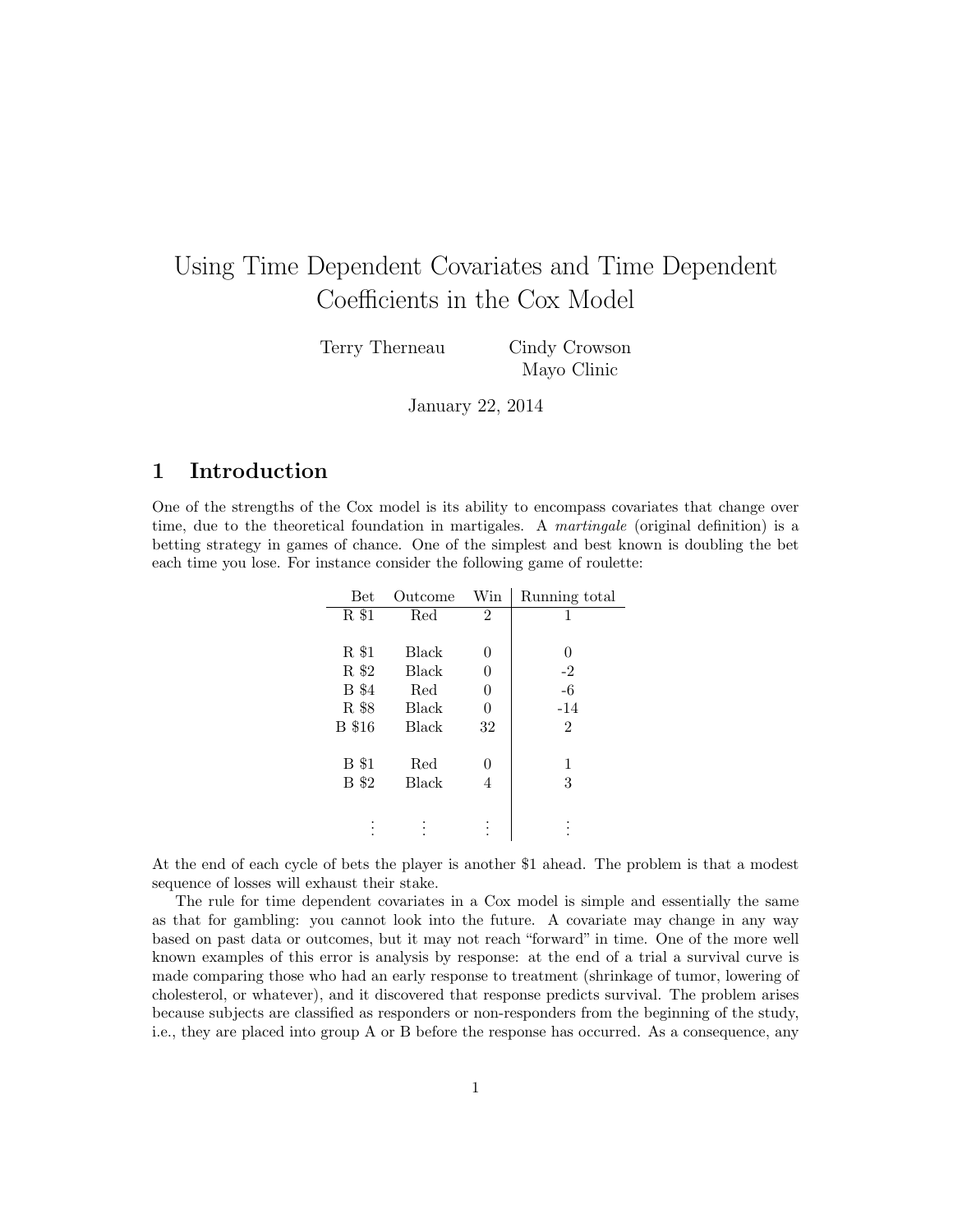early deaths that occur before response can be assessed will be assigned to the non-responder group, even deaths that have nothing to do with the condition under study.

There are many variations on the error: interpolation of the values of a laboratory test linearly between observation times, removing subjects who do not finish the treatment plan, imputing the date of an adverse event midway between observation times, etc. All of these are similar to running a red light in your car: disaster is not guarranteed — but it is likely.

The most common way to encode time-dependent covariates is to use the (start, stop] form of the model.

#### > fit <- coxph(Surv(time1, time2, status) ~ age + creatinine, data=mydata)

In this data set a patient might have the following observations

|    |     |    | subject time1 time2 status age creatinine | $\cdots$ |
|----|-----|----|-------------------------------------------|----------|
|    | 15  | 25 | $1.3\,$                                   |          |
| 15 | 46  | 25 | 1.5                                       |          |
| 46 | 73  | 25 |                                           |          |
| 73 | 100 | 25 | 1.6                                       |          |

In this case the variable  $ae = age$  at entry to the study stays the same from line to line, while the value of creatinine varies and is treated as  $1.3$  over the interval  $(0, 15]$ ,  $1.5$  over  $(15, 46]$ , etc. The intervals are open on the left and closed on the right, which means that the creatinine is taken to be 1.3 on day 15. The status variable describes whether or not each interval ended in an event.

One commmon question with this data setup is whether we need to worry about correlated data, since a given subject has multiple observations. The answer is no, we do not. The reason is that this representation is simply a bookkeeping trick; the likelihood equations at any time point use only one copy of any subject, the program picks out the correct row of data at any given time. There are two exceptions to this rule, in which case the cluster variance is necessary:

- When subjects have multiple events.
- When a subject appears in overlapping intervals. This however is almost always a data error, since it corresponds to two copies of the subject being present at the same time, e.g., they could meet themselves on the sidewalk.

### 2 Examples

#### 2.1 Multiple events

Chronic granulomatous disease (CGD) is a heterogenous group of uncommon inherited disorders characterized by recurrent pyogenic infections that usually begin early in life and may lead to death in childhood. Interferon gamma is a principal macrophage-activating factor shown to partially correct the metabolic defect in phagocytes. It was hypothesized that treatment with interferon might reduce the frequency of serious infections in patients with CGD. In 1986, Genentech, Inc. conducted a randomized, double-blind, placebo-controlled trial in 128 CGD patients who received Genentech's humanized interferon gamma (rIFN-g) or placebo three times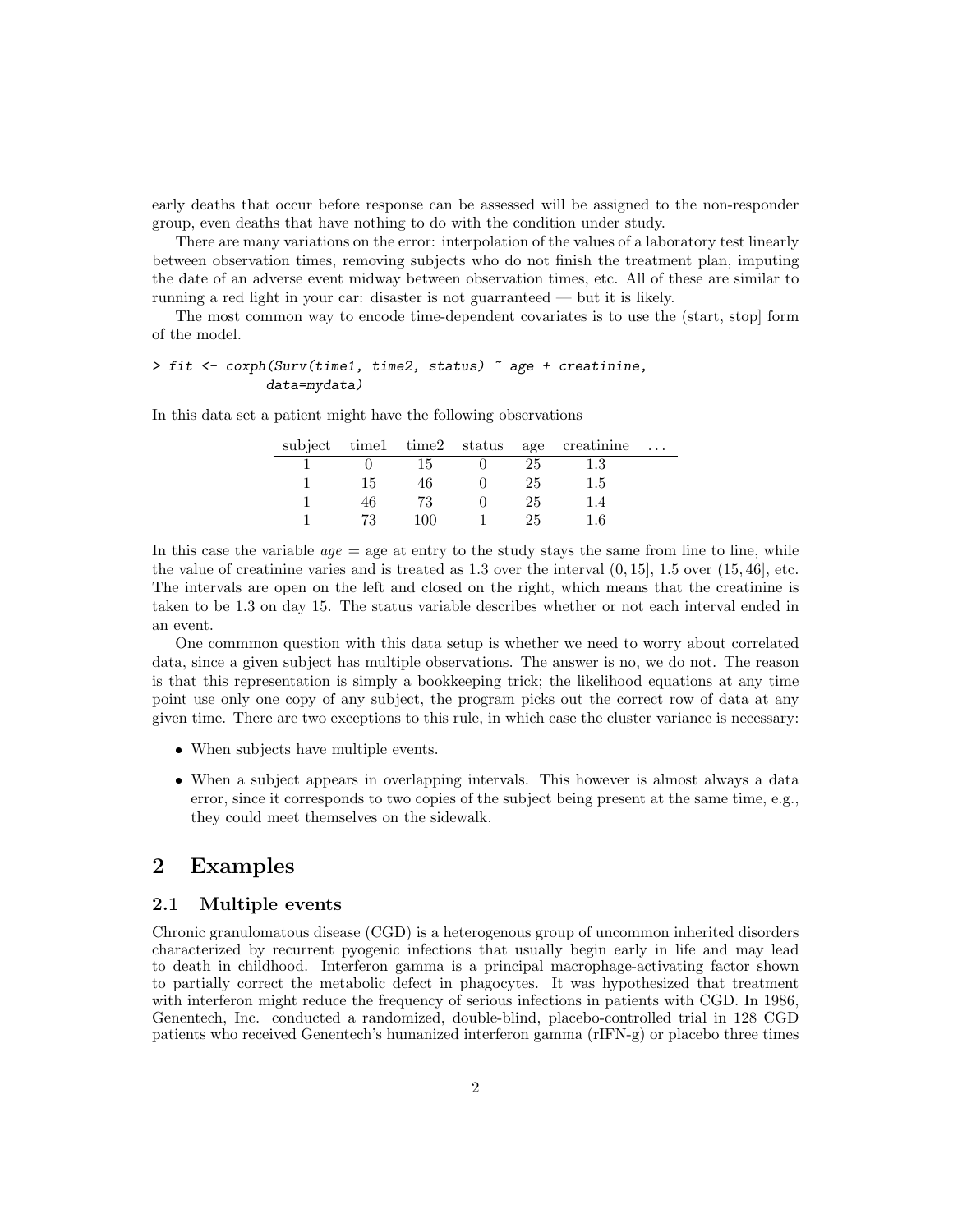daily for a year. The primary endpoint of the study was the time to the first serious infection. However, data were collected on all serious infections until the end of followup, which occurred before day 400 for most patients. Thirty of the 65 patients in the placebo group and 14 of the 63 patients in the rIFN-g group had at least one serious infection. The total number of infections was 56 and 20 in the placebo and treatment groups, respectively. One patient was taken off on the day of his last infection; all others have some followup after their last episode. Below are the first 10 observations, but with the listing truncatated beyond the fourth infection. Subject 2 has 7 infections, no one in the study has more.

```
1 204 082888 1 2 12 147.0 62.0 2 2 2 2 414 219 373
2 204 082888 0 1 15 159.0 47.5 2 2 1 2 439 8 26 152 241 249 322 350
3 204 082988 1 1 19 171.0 72.7 1 2 1 2 382
4 204 091388 1 1 12 142.0 34.0 1 2 1 2 388
5 238 092888 0 1 17 162.5 52.7 1 2 1 1 383 246 253
6 245 093088 1 2 44 153.3 45.0 2 2 2 2 364
7 245 093088 0 1 22 175.0 59.7 1 2 1 2 364 292
8 245 093088 1 1 7 111.0 17.4 1 2 1 2 363
9 238 100488 0 1 27 176.0 82.8 2 2 1 1 349 294
10 238 100488 1 1 5 113.0 19.5 1 2 1 1 371
```
The data set cgd is included in the survival package. Below we list the first few observations of that data set:

> cgd[1:10, c("id", "tstart", "tstop", "status", "enum", "treat")]

|                |                                                                                                          |     |         | id tstart tstop status enum |              | treat      |  |
|----------------|----------------------------------------------------------------------------------------------------------|-----|---------|-----------------------------|--------------|------------|--|
| 1              |                                                                                                          | 0   | 219     | 1                           | $\mathbf{1}$ | $rIFN-g$   |  |
| $\overline{2}$ |                                                                                                          | 219 | - 373   | $\mathbf{1}$                | $\mathbf{2}$ | rIFN-g     |  |
| 3              | $\mathbf{1}$                                                                                             |     | 373 414 | 0                           |              | $3$ rIFN-g |  |
| 4              | 2                                                                                                        | 0   | 8       | $\mathbf{1}$                |              | 1 placebo  |  |
| 5              | 2                                                                                                        | 8   | 26      | $\mathbf{1}$                |              | 2 placebo  |  |
| 6              | $\mathfrak{D}$                                                                                           | 26  | 152     | $\mathbf{1}$                |              | 3 placebo  |  |
| 7              | 2                                                                                                        | 152 | 241     | $\mathbf{1}$                |              | 4 placebo  |  |
| 8              | $\mathcal{D}_{1}$                                                                                        | 241 | 249     | $\mathbf{1}$                |              | 5 placebo  |  |
| 9              | 2                                                                                                        | 249 | 322     | $\mathbf{1}$                |              | 6 placebo  |  |
| 10             | $\overline{2}$                                                                                           | 322 | 350     | $\mathbf{1}$                |              | 7 placebo  |  |
|                | > cfit <- coxph(Surv(tstart, tstop, status) ~ treat + sex + age +<br>$inherit + cluster(id)$ , data=cgd) |     |         |                             |              |            |  |

The logic for creating the time variables is

- If a subject has no events there is a single interval from 0 to last follow-up, with a status of 0.
- $\bullet\,$  If there are events

– There is an interval for each event (0, event1], (event1, event2], etc. each with status  $=1$ .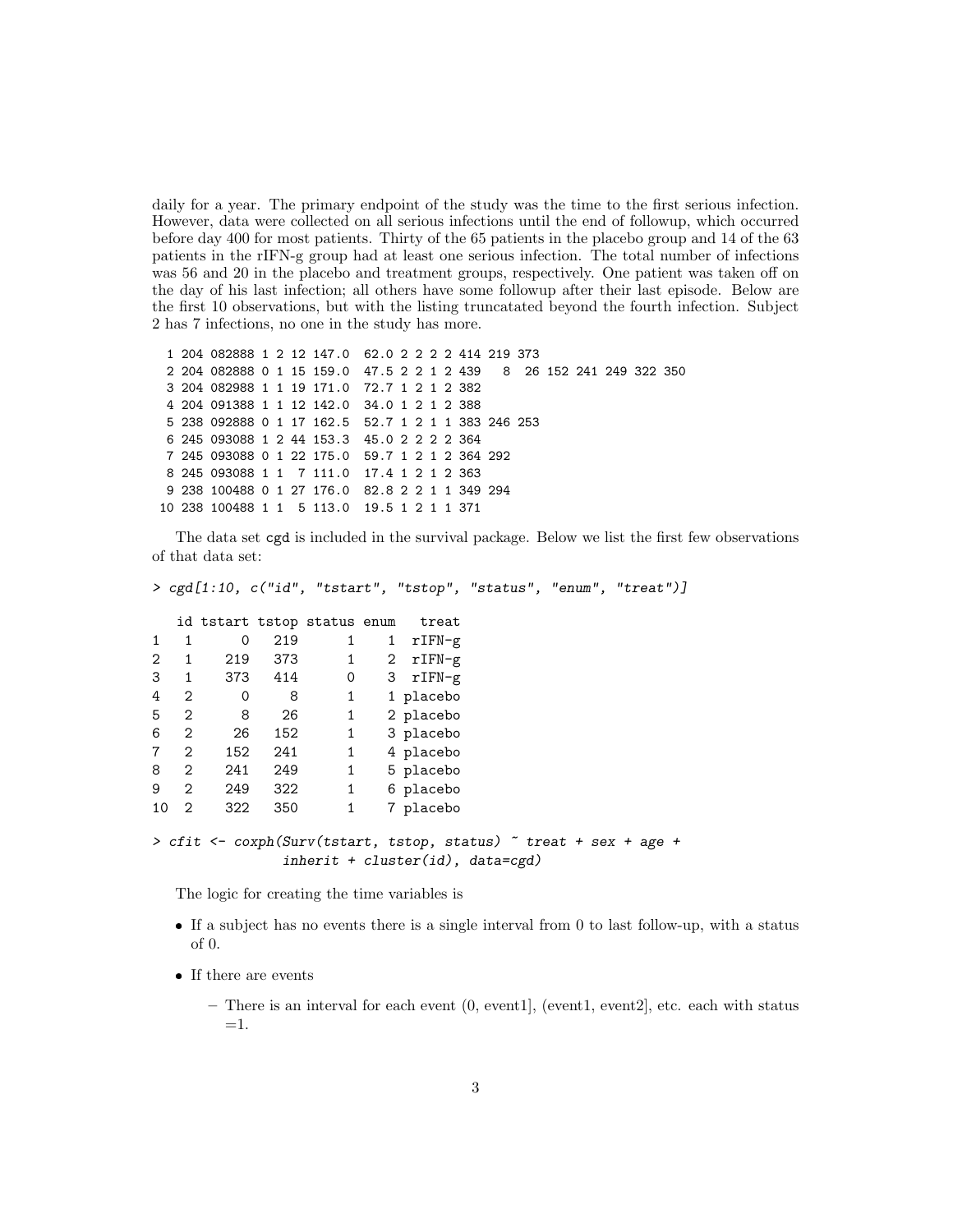- If the follow-up time exceeds the last event there will be a final interval with status =0.
- $\bullet$  The enum variable is simply  $1,2,...$  for each subject. It often proves useful in analysis, for instance subset=(enum==1) within a model restricts analysis to the first event for each subject.

#### 2.2 Changing lab tests

To be filled in.

#### 2.3 Predictable time-dependent covariates

Occasionaly one has a time-dependent covariate whose values in the future are predictable. The most obvious of these is patient age, occasionally this may also be true for the cumulative dose of a drug. If age is entered as a linear term in the model, then the effect of changing age can be ignored in a Cox model, due to the structure of the partial likelihood. Assume that subject i has an event at time  $t_i$ , with other subject  $j \in R_i$  at risk at that time, with a denoting age. The partial likelihood term is

$$
\frac{e^{\beta * a_i}}{\sum_{j \in R_i} e^{\beta * a_j}} = \frac{e^{\beta * (a_i + t_i)}}{\sum_{j \in R_i} e^{\beta * (a_j + t_i)}}
$$

We see that using time-dependent age (the right hand version) or age at baseline (left hand), the partial likelihood term is identical since  $\exp(\beta t_i)$  cancels out of the fraction. Howevever, if the effect of age on risk is non-linear, this cancellation does not occur.

Since age changes continuously, we would in theory need a very large (start, stop] data set to completely capture the effect — an interval per day to match the usual resolution for death times. In practice this level of resolution is not necessary; though we all grow older, risk does not increase so rapidly that we need to know out age to the day! For most medical applications year is sufficient, but this still leads to a large data set. One useful way to generate this data set is through use of the pyears function. The following example uses data on rehospitalization for cohort of rheumatoid arthritis patients who also have conjestive heart failure (CHF)[1]. The variables are

- patid: patient identifier
- agechf: age at onset of CHF
- yearchf calendar year of CHF, relative to the start of the study
- startday, stopday: an interval of risk
- $\bullet$  hospevt:  $=1$  if the interval ends with a hospitalization
- prevhosp: number of prior hosptializations
- duration: duration of RA prior to CHF
- male sex: 1 for male, 0 for female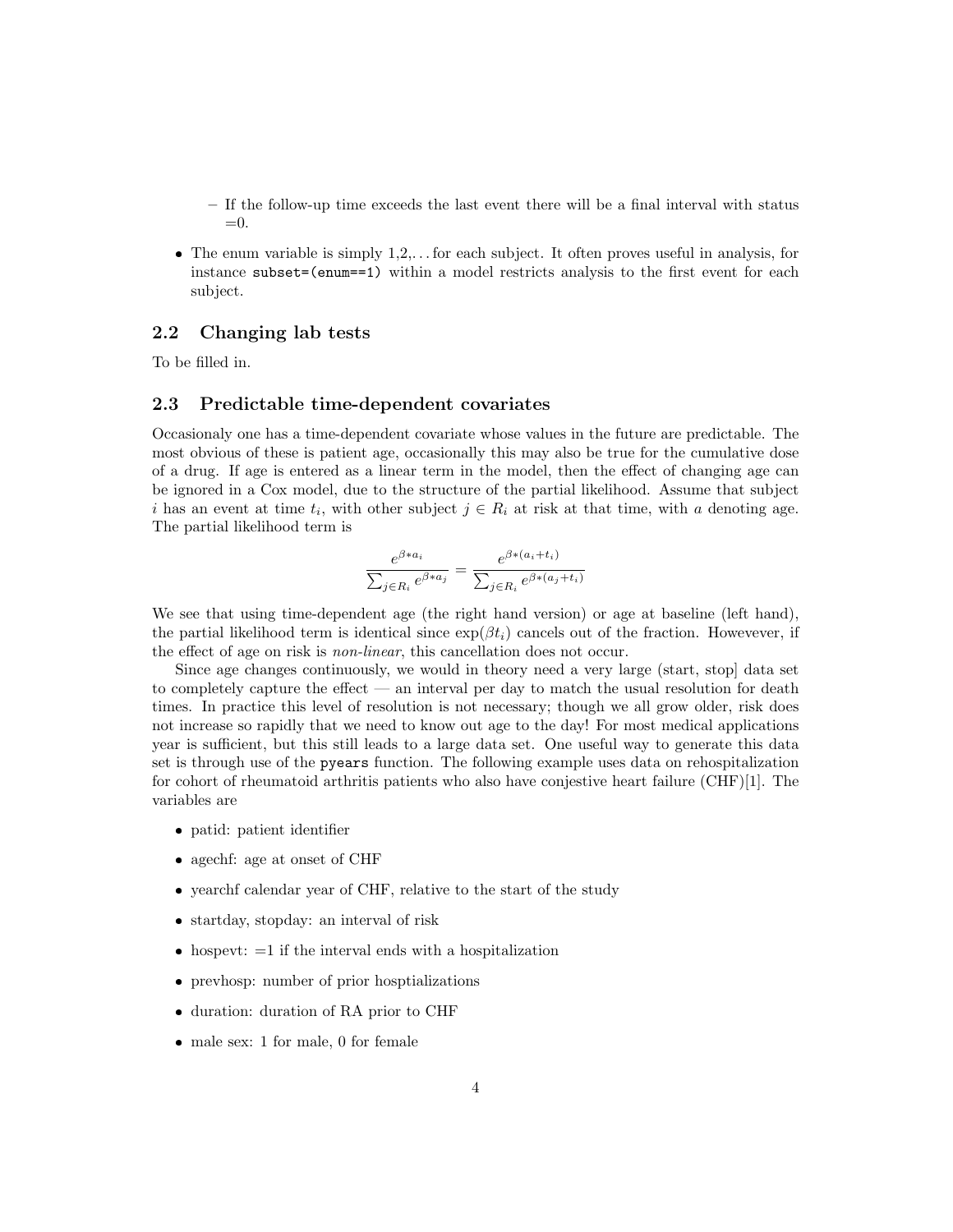The age and duration variables have been rounded to .1 year to maintain patient privacy.

```
> load('raheart.rda')
> age2 <- tcut(raheart$agechf*365.25, 0:110* 365.25, labels=0:109)
> rowid <- 1:nrow(raheart)
> pfit <- pyears(Surv(startday, stopday, hospevt) ~ age2 + rowid,
              data=raheart, data.frame=TRUE, scale=1)
> print(pfit$offtable)
\lceil 1 \rceil 0
> pdata <- pfit$data
> print(pdata[1:6,])
 age2 rowid pyears n event
1 88 1 7.00 1 0
2 92 2 108.25 1 0
3 93 2 365.25 1 0
4 94 2 365.25 1 0
5 95 2 236.25 1 1
6 95 3 104.00 1 1
```
The tcut function attaches a set of cutpoints to the starting age for each subject, it's primary job is to mark the variable as time-increasingfor the pyears function. In the pyears call we set scale=1 to prevent the age intervals from being rescaled to years, this is not critical. Printing out the value of offtable is important, however. One of them most common mistakes in using pyears is mismatched scales, for instance if the age were in years and the follow-up time in days, and a common result of that error is to have follow-up time that fits into none of the categories. This will give a large amount of time that is outside the boundaries of the table. In the resulting data frame the first observation has 7 days of follow-up, exactly as in the starting data. The second observation has been broken into 4 rows, 109.6 days at age 92, then a year each at age 93 and 94, and a final 234.9 days at age 95 ending with a hospitalization. (The odd fractions of a day like .575 are a consequence of rounding the age values to 1 digit.)

Now we combine this with the original data set using the same indexing trick found in the first example. We also need a variable containing the end time for the prior row of each subject and zero for the first row of each subject, which is lagtime below. We then fit two models. The first looks at the effect of age at diagnosis of CHF, the second at the effect of current age.

```
> index <- as.integer(pdata$rowid)
> lagtime <- c(0, pdata$pyears[-nrow(pdata)])
> lagtime[1+ which(diff(index)==0)] <- 0 #starts at 0 for each subject
> temp <- raheart$startday[index] + lagtime #start of each new interval
> data2 <- data.frame(raheart[index,],
                     time1= temp,
                     time2= temp + pdata$pyears,
                     event= pdata$event,
                     age2= 1+ as.numeric(pdata$age2) )
```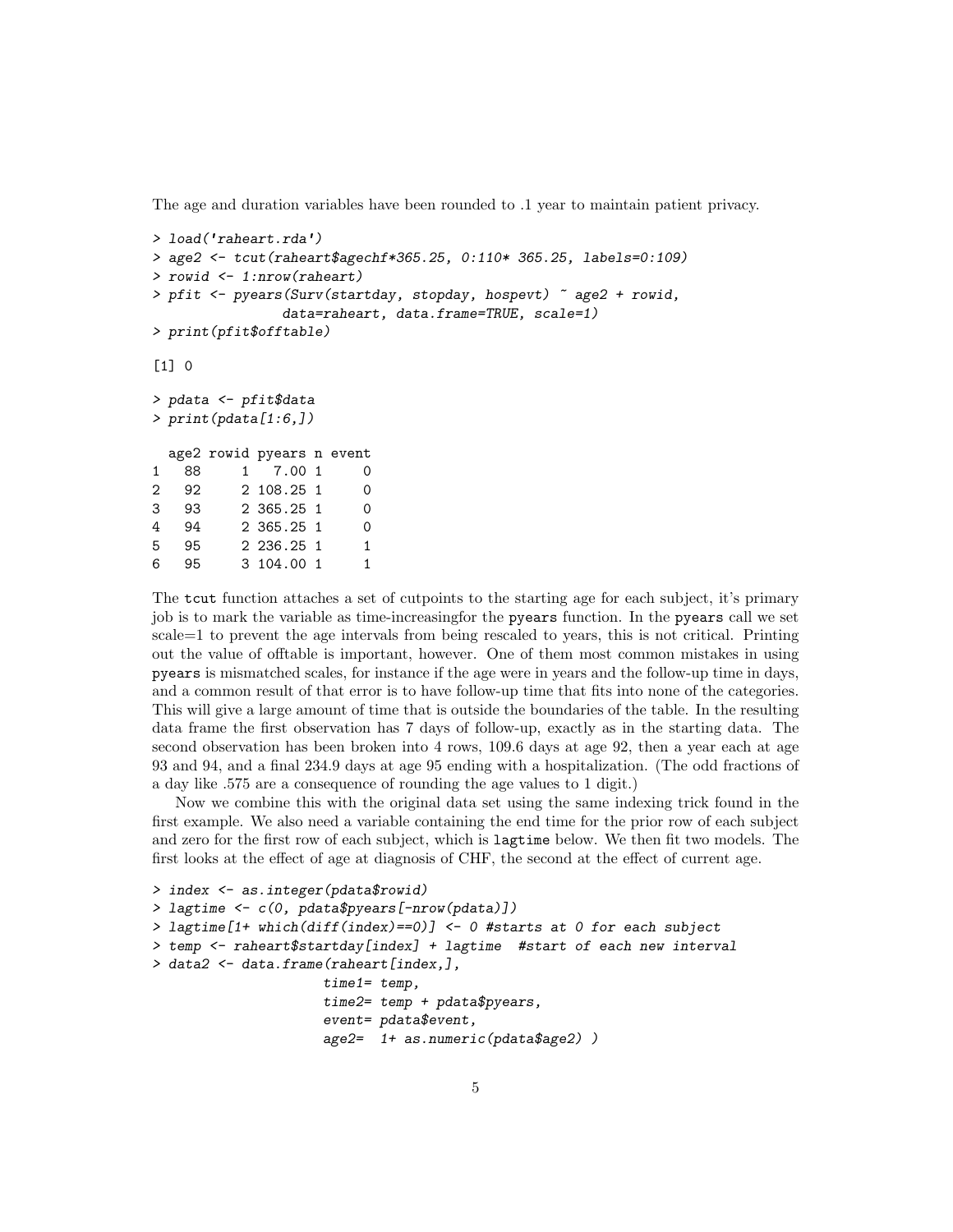```
> afit1 <- coxph(Surv(startday, stopday, hospevt) ~ male + pspline(agechf),
               data=raheart)
> afit2 <- coxph(Surv(time1, time2, event) ~ male + pspline(age2), data2)
> #termplot(afit1, terms=2, se=TRUE, xlab="Age at Diagnosis of CHF")
> #termplot(afit2, terms=2, se=TRUE, xlab="Current Age")
>
> table(with(raheart, tapply(hospevt, patid, sum)))
0 1 2 3 4 5 6 7 8 9 10 11 13 14 15 18 19 20 22
28 22 18 14 9 7 7 10 3 4 1 2 3 1 1 2 2 1 1
```
In this particular case the two fits are quite similar. In retrospect this perhaps should have been expected: the mean age for onset of CHF in this group is 75 years, which does leave a lot of time for aging. (This analysis is very preliminary, however. As shown by the last line above there are a few patients with a very large number of admissions, sometimes referred to as "entering a revolving door" near the end of their disease. These have an untoward influence on the fit.)

#### 2.4 Predictable covariates, method 2

Another method to create a time-changing covariate is to use the time-transform feature of coxph.

```
> afit2b <- coxph(Surv(startday, stopday, hospevt) ~ male + tt(agechf),
               data=raheart,
               tt = function(x, t, ...) pspline(x + t/365.25)
> afit2b
Call:
coxph(formula = Surv(startday, stopday, hospevt) ~ male + tt(agechf),
   data = raheart, tt = function(x, t, ...) pspline(x + t/365.25))coef se(coef) se2 Chisq DF
male 0.228763 0.08909 0.08899 6.59 1.00
tt(agechf), linear -0.000666 0.00426 0.00426 0.02 1.00
tt(agechf), nonlin 6.02 3.06
                 p
male 0.01
tt(agechf), linear 0.88
tt(agechf), nonlin 0.12
Iterations: 6 outer, 16 Newton-Raphson
    Theta= 0.932
Degrees of freedom for terms= 1.0 4.1
Likelihood ratio test=13.7 on 5.05 df, p=0.0181 n= 658
```
If there are one or more terms on the right hand side of the equation marked with the  $tt()$ operator, the program will pre-compute the values of that variable for each unique event time and strata combination. A user-defined function is called with arguments of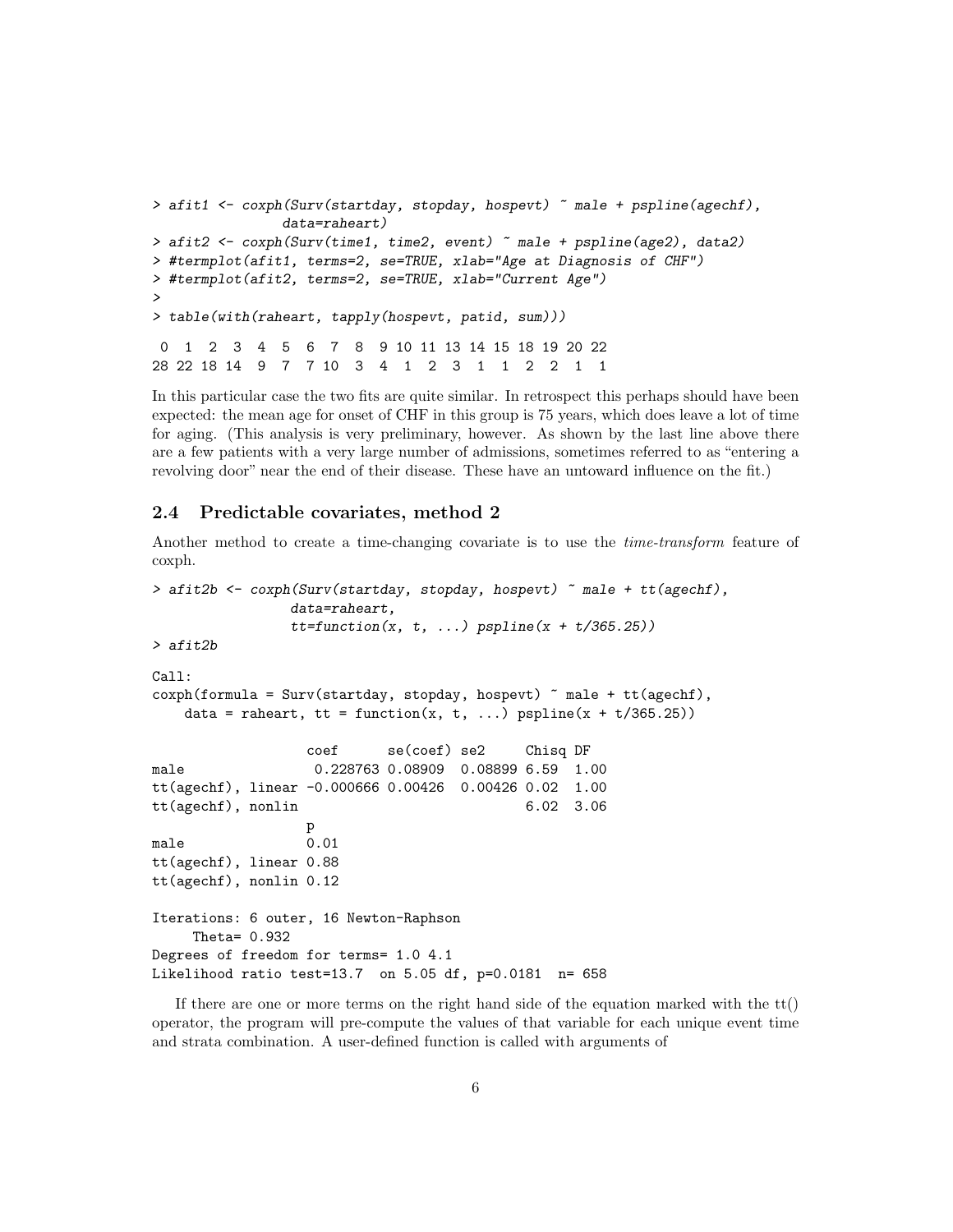- $\bullet$  the covariate: whatever is inside the tt() call
- $\bullet$  the event time
- the event number: if there are multiple strata and the same event time occurs in two of them, they are treated separately
- $\bullet$  the weight for the observation, if the call used weights

There is a single call to the function with a very large x vector, it contains an element for each subject at risk at each event time. If there are multiple  $\text{tt}(t)$  terms in the formula, then the tt argument should be a list of functions with the requisite number of elements.

There are other interesting uses for the time-transform capability. One example is O'Brien's logit-rank test procedure [2]. He proposed replacing the covariate at each event time with a logit transform of its ranks. This removes the influence of any outliers in the predictor  $x$ . For this case we ingore the event time argument and concentrate on the groupings.

```
> function(x, t, riskset, weights){
      obrien \leftarrow function(x) {
          r \leftarrow \text{rank}(x)(r-.5)/(.5+length(r)-r)}
      unlist(tapply(x, riskset, obrien))
 }
function(x, t, riskset, weights){
    obrien \leftarrow function(x) {
         r \leftarrow \text{rank}(x)(r-.5)/(0.5+length(r)-r)}
    unlist(tapply(x, riskset, obrien))
}
```
This relies on the fact that the input argments to tt() are ordered by the event number or riskset. This function is used as a default if no tt argument is present in the coxph call, but there are tt terms in the model formula. (Doing so allowed me to depreciate the survobrien function).

Another interesting useage is to replace the data by simple ranks, not rescaled to 0–1.

```
> function(x, t, riskset, weights)
     unlist(tapply(x, riskset, rank))
function(x, t, riskset, weights)
    unlist(tapply(x, riskset, rank))
```
The score statistic for this model is  $(C - D)/2$ , where C and D are the number of concordant and discordant pairs, see the survConcordance function. The score statistic from this fit is then a test for significance of the concordance statistics, and is in fact the basis for the standard error reported by survConcordance. The O'Brien test can be viewed as concordance statistic that gives equal weight to each event time, whereas the standard concordance weights each event